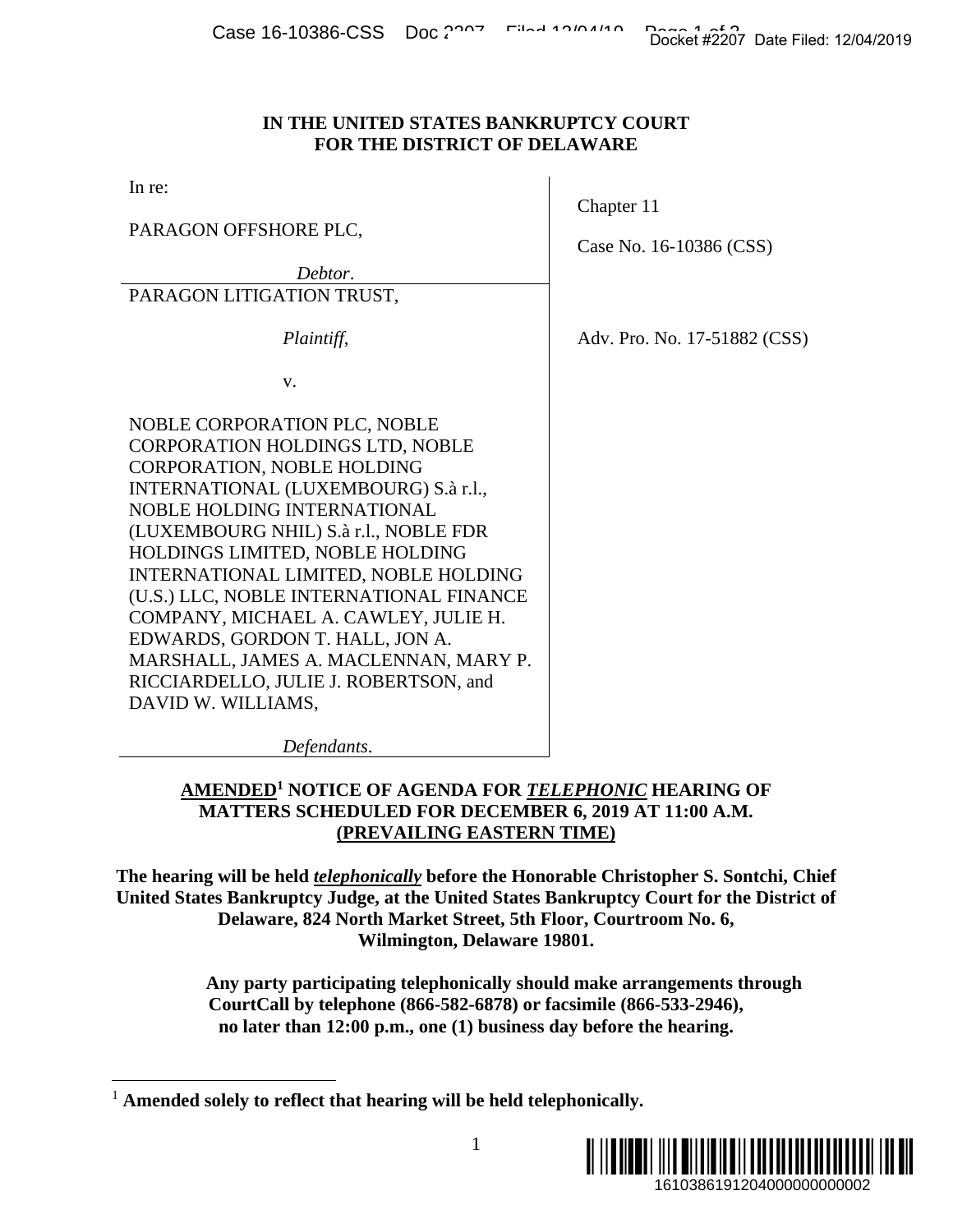## **MATTER GOING FORWARD:**

1. First Amended (Redacted) Complaint [Filed 10/11/19] (Adv. 17-51882, Adv. Docket No. 265)

Response Deadline: November 8, 2019 at 4:00 p.m. (ET)

Responses Received:

- A. Corporate Defendants' Answer and Affirmative Defenses to First Amended Complaint [Filed 11/8/19] (Adv. 17-51882, Adv. Docket No. 279)
- B. Individual Defendants' Answer and Affirmative Defenses to First Amended Complaint [Filed 11/8/19] (Adv. 17-51882, Adv. Docket No. 280)

### Related Pleadings:

- A. [Signed] Scheduling Order [Filed 5/8/18] (Adv. 17-51882, Adv. Docket No. 56)
- B. [Signed] Order Granting Plaintiff's Request to Amend Certain Deadlines in the May 8, 2018 Scheduling Order [Filed 3/26/19] (Adv. 17-51882, Adv. Docket No. 177)
- C. Notice of Filing of Blackline of First Amended Complaint [Filed 10/11/19] (Adv. 17-51882, Adv. Docket No. 266)
- D. [Signed] Order Approving Stipulation [Filed 10/15/19] (Adv. 17-51882, Adv. Docket No. 269)
- E. Summons and Notice of Pretrial Conference [Filed 10/18/19] (Adv. 17-51882, Adv. Docket No. 270)
- F. Amended Summons and Notice of Pretrial Conference [Filed 10/30/19] (Adv. 17-51882, Adv. Docket No. 274)

Status: A pretrial conference on this matter will be going forward.

### Dated: December 4, 2019 PACHULSKI STANG ZIEHL & JONES LLP

*/s/ Timothy P. Cairns*  Laura Davis Jones (DE Bar No. 2436) Timothy P. Cairns (DE Bar No. 4228) 919 N. Market Street, 17th Floor P.O. Box 8705 Wilmington, DE 19899-8705 (Courier 19801) Telephone: (302) 652-4100 Facsimile: (302) 652-4400 Email: ljones@pszjlaw.com tcairns@pszjlaw.com